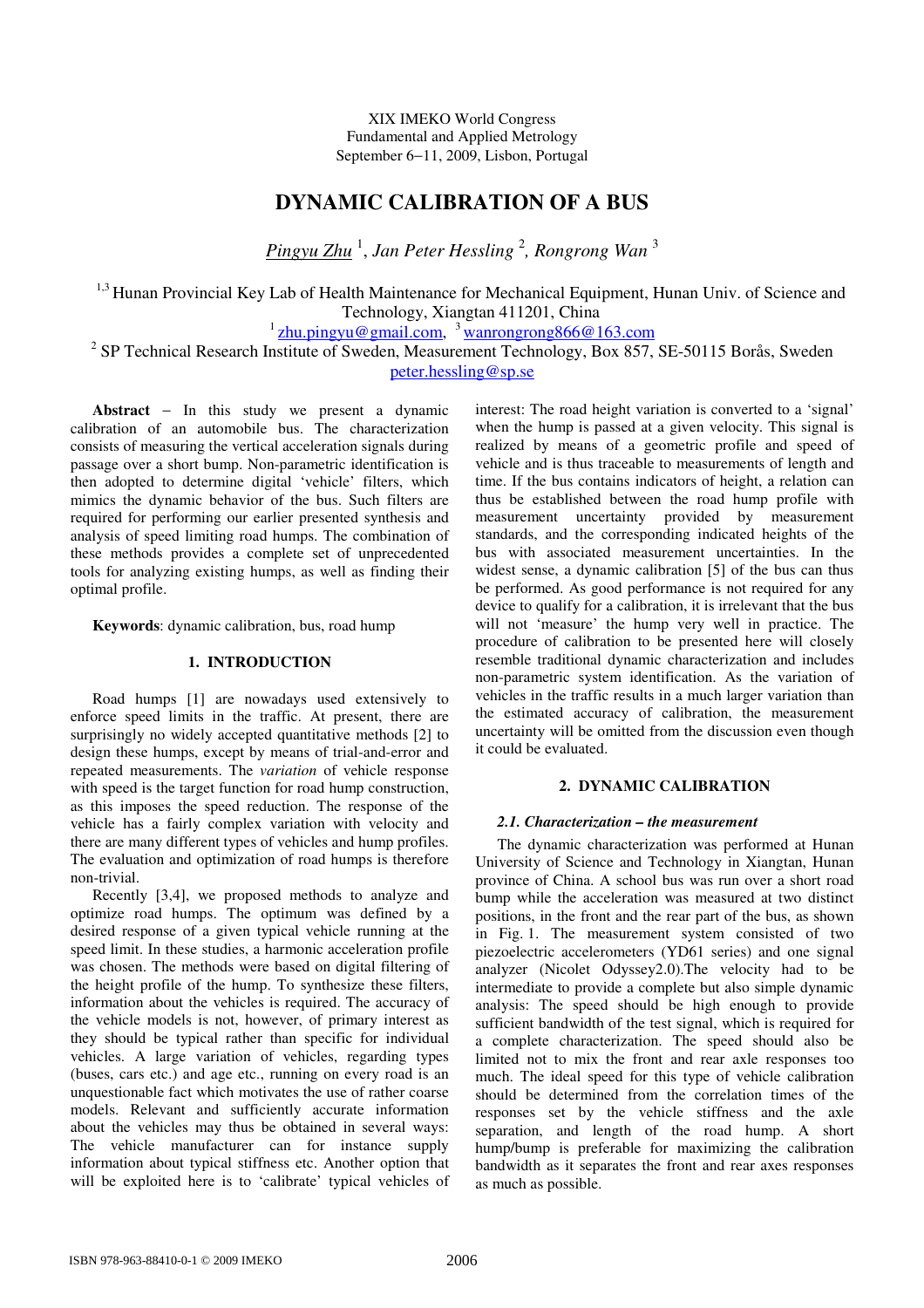

Fig. 1. Bus with sensors and exciting road bump. The front and rear accelerometer positions  $x_F$  and  $x_R$  are relative to the center-ofmass at  $x = 0$ . The hump profile is a circular arc.

The measurement used for the dynamic calibration is shown in Fig. 2. As is seen, the velocity was chosen as high as possible avoiding significant mixing of front and rear axle responses. No measurements of wheel accelerations were made as only the total response of the bus to the hump profile is important for the hump analysis.



Fig. 2. Measured signals with the front (top) and rear (bottom) accelerometers, for the speed  $v = 9.6$  km/h.

#### *2.2. Pre-processing*

The measured signals (Fig. 2) contain a large amount of noise generated by unknown excitations, such as engine vibrations and unevenness of the road. These are not included in the model of the measurement. Careful preprocessing is thus required in order to extract the appropriate signal and obtain a reasonable bus model in the process of identification.

(1) The vertical acceleration at measured positions is first transformed to center-of-mass translation *w* and normalized rotation  $Λθ$ , see Fig. 1.

$$
\begin{pmatrix} \ddot{w} \\ \Lambda \ddot{\theta} \end{pmatrix} = \frac{1}{|x_F| + |x_R|} \begin{pmatrix} |x_R| & |x_F| \\ -\Lambda & \Lambda \end{pmatrix} \begin{pmatrix} \ddot{y}_F \\ \ddot{y}_R \end{pmatrix} . \tag{1}
$$

(2) Two differentiations are included when measuring acceleration and not displacement. There are at least three reasons for excluding these trivial operations from the transfer function: 1. The accuracy of identification will increase as the order is reduced. 2. The level of noise will be reduced. 3. The transfer function will be unit-less. A digital integration filter was therefore applied twice to the measured acceleration. It was obtained using the bilinear transformation [6] of the ideal integrator  $H_I(s) = s^{-1}$ ,

$$
G_{I}(z) = T_{S} \frac{z+1}{z-1}.
$$
 (2)

Most importantly for the analyses of pulse signals, this filter has the correct phase, but also accurate low frequency properties and large high frequency (noise) attenuation.

(3) A minor constant offset of the measured acceleration will result in an error of *w* and  $\Lambda \theta$  increasing in time. Detrending is thus required. The extracted signals were therefore chosen to correspond to equal displacements at the end points (estimated by inspection). This condition was then enforced by subtracting a constant corresponding to a constant erroneous offset of measured acceleration.

# *2.3. Identification – dynamic vehicle filters*

The dynamic model of the bus is conveniently described by the vehicle displacement 2x2 transfer function matrix  $H_{\texttt{BUS}}(s)$  . It propagates the front and rear road height signals to the center-of-mass displacement *w* and rotation  $\Lambda \theta$ .

$$
H_{\text{BUS}}(s) = \begin{pmatrix} H_{WF} & H_{WR} \\ H_{\theta F} & H_{\theta R} \end{pmatrix}
$$
  
\n
$$
\begin{pmatrix} W \\ \Lambda \theta \end{pmatrix} = H_{\text{BUS}}(s) \begin{pmatrix} 1 \\ \exp(-\tau s) \end{pmatrix} Y(s)
$$
 (3)

The front *y*(*t*) and rear road height signals *y*(*t* −  $\tau$ ) are equal. The identified delay  $\tau$  will be used to determine the velocity for each measurement,  $v = \Lambda/\tau$ . This is required to transform the measured geometric road hump profile to the input calibration time signal. The reference signal was thus determined from a simple geometric measurement of the calibration bump and identified time delay. For the analysis of road humps it is sufficient to know the four digital filters  $G_{mn}(z)$ ,  $m = \{W, \theta\}$ ,  $n = \{F, R\}$  corresponding to the continuous time matrix elements of  $H_{\text{BUS}}(s)$ . These filters must however be known separately for the different individual responses in order to study the principle of operation of road humps, i.e. the dependence of hump response on vehicle velocity. One realization of the filters will here be directly synthesized from the calibration measurement. The derivation of these filters we regard as a type of non-parametric system identification [7] devised for road hump analysis. The precision and uncertainty of the filters are, as already mentioned in the introduction, of minor importance and will be excluded from the discussion.

The filters were synthesized by a technique similar to the impulse invariance mapping of parameterized transfer functions [6]: The vehicle *impulse* responses are first found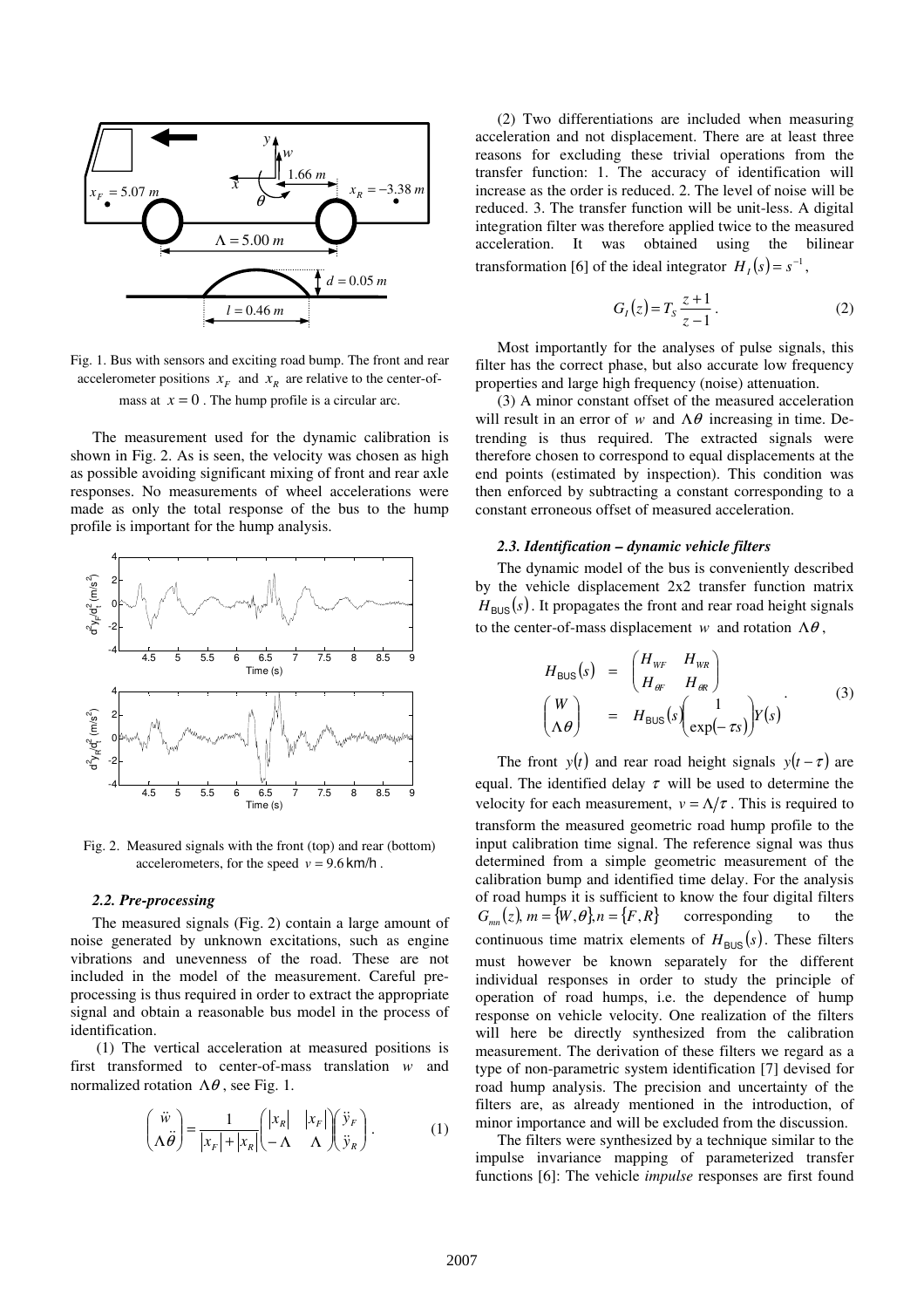from the measured vehicle *road hump* (Fig. 1) response by means of a bump de-convolution filter  $g_{\text{BUMP}}^{-1}$ . The impulse responses are then sampled and scaled to the actual sampling rate to give the coefficients of the four digital FIR vehicle filters *Gmn* . The length of these filters will be of order  $\sigma f_s$ , where  $\sigma$  is the decay time for the vibrations. Typically, a couple of hundred coefficients are required for appropriate sampling rates. As an option, the length of these filters may be strongly reduced by means of parametric time domain system identification using IIR models motivated by the design of the vehicle [4]. This is desirable for understanding the construction of the bus but irrelevant for the hump analysis [3,4]. The de-convolution of measured displacement was made in the time domain and the filter  $G_{\text{BUMP}}^{-1}$  was like  $G_{mn}$  also derived from a sampled impulse response:

- 1. For the velocity determined from the calibration measurement, the bump profile versus time was sampled to find the convolving impulse response  $g_{\text{BUMP}}$  of the measurement.
- 2. The transfer function G<sub>BUMP</sub> is marginally stable and thus has zeros on the unit circle  $|z_k| = 1$ . It is regularized by the invoking the approximation

 $1/G_{\text{BUMP}} \approx (1/G_{\text{BUMP}}^D + 1/G_{\text{BUMP}}^R)/2$ , valid except in the vicinity of the points of irregularity  $z = z_k$ . The prototype de-convolution filters  $1/G_{\text{BUMP}}^D$  and  $1/G_{\text{BUMP}}^R$  have poles  $(0 < \varepsilon < 1)$  $p_k = z_k/(1+\mathcal{E})$  and  $p_k = z_k(1+\mathcal{E})$ , respectively.

3. A stable robust de-convolution filter is found by adapting  $1/G_{\text{BUMP}}^D$  for direct and  $1/G_{\text{BUMP}}^R$  for time-reversed filtering, each including a lowpass noise filter [8].

After de-convolution there is at least one important constraint on each impulse response. The required static amplification given by the sum of the filter coefficients is easily found from the geometry of Fig. 1. In addition to the constant offset already accounted for (step 3 in section 2.2) there may be an unknown small time-dependent offset. This will here be amplified due to the zero frequency divergence of (double) integration. The derived response will then contain an integrated time-dependent error and thus needs adjustment, in order to have correct static amplification. A plausible offset function with as slow variation as possible was therefore be added as the final step to get physically sound filters. As the impulse responses to ideal impulses are of a theoretical character, the corresponding step responses are instead shown in Fig. 3.



Fig. 3. Step responses of derived vehicle filters.

## **3. CONCLUSIONS**

A method for impulse calibration of vehicles is proposed. This method complements previous studies on analysis of speed limiting road humps. Calibration is required when vehicle models are not known or can be estimated by other means. Presumably, the gain in simplicity and reduced cost dominates the loss in accuracy when characterizing vehicles using existing road bumps as here, instead of large and complex heavy duty specialized vehicle calibration facilities.

By repeating the suggested calibration scheme for many vehicles a complete filter bank can be found, which allows for studying all the different hump responses of the actual traffic. Together, these methods provide a complete set of tools for determining and optimizing the properties of speed limiting road humps used all over the world.

#### **ACKNOWLEDGMENTS**

Financial support by the Swedish National Metrology program and National Natural Science Foundation of China, grant No.50575072 , are gratefully acknowledged.

### **REFERENCES**

- [1] B. Engwall, "Device to prevent vehicles from passing a temporarily speed-reduced part of a road with high speed." United States Patent 4135839, 1979.
- [2] ITE Technical Council Task Force on Speed Humps, "Guidelines for the Design and Application of Speed Humps," Washington, D.C., USA: ITE Institute of Transportation Engineers, 1997 and 2007.
- [3] P.Y. Zhu, J.P. Hessling, D.S. Liu, "Optimal road hump for comfortable speed reduction", *4 th ISPMM' 2008, International Symposium on Precision Mechanical Measurements*, Anhui, China, Aug. 25-29, 2008.
- [4] J.P. Hessling, P.Y. Zhu, "Analysis of Vehicle Rotation during Passage over Speed Control Road Humps", *ICICTA 2008, International Conference on Intelligent Computation Technology and Automation*, Changsha, China, Oct. 20-22, 2008.